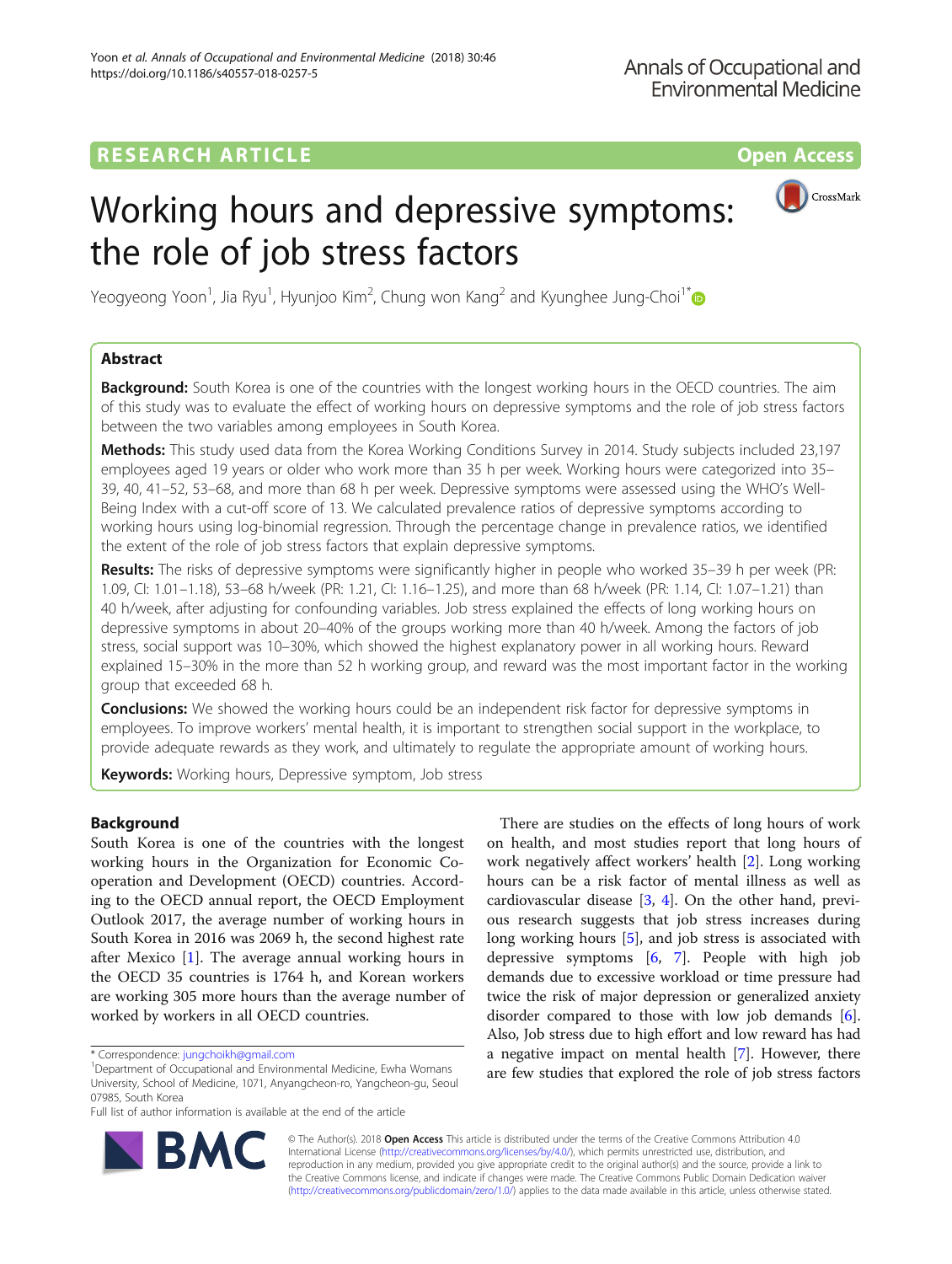between long working hours and depressive symptoms [[8\]](#page-8-0).

The first purpose of this study is to evaluate the association of long working hours on depressive symptoms. The second purpose is to determine the magnitude of job stress factors explaining the pathways of long working hours affecting depressive symptoms, taking into account job stress as mediator. Figure 1 shows an outline of the relationship between working hours and depressive symptoms. Socioeconomic position and irregular working time were seen as confounders. Job stress is considered as a mediator because, as work hours increase, the hours for workers to be exposed to job stress become longer and stronger, and the characteristics of the job needing long or short working hours could be related to job stress.

#### Materials and methods

#### Data and study subjects

This study used data from the 4th Korea Working Conditions Survey (KWCS) in 2014. The survey was conducted by the Occupational Safety and Health Research Institute (OSHRI). The survey's questionnaire was based on the 2010 European Working Conditions Survey (EWCS) and United Kingdom's Labour Force Survey (LFS). Responses were collected from workers who were over 15 years old from a nationwide sample in Korea. The targeted sample size in the 4th KWCS was 50,000 and the number of total participants was 50,007. For the sample of the survey, a two-step probability proportion stratified cluster sample survey was used. The first survey extraction was based on the 2010 Population and Housing Census, and in the second extraction households and household members were selected. The response rate was 0.330, the cooperation ratio was 0.699, the rejection rate was 0.142 and the contact rate was 0.494 [[9\]](#page-8-0).

The study subjects were limited to employees excluding the self-employed, unpaid family workers, workers

on childcare leave or other leave, and soldiers (19,353 people). The age of the subjects was limited to 19 years or older, so 120 persons were excluded. In addition, those who worked more than 35 h per week were selected and 7628 persons were excluded. Those who worked for less than 35 h are generally not likely to work five days a week. The lower limit of working hours was set to exclude selection bias, where health status affects job choice. Finally, the study included 23,197 employees over the age of 19 who worked over 35 h per week (Men 12,509 and women 10,688).

This study was approved by the Ewha Medical Center Institutional Review Board, Seoul, Korea (IRB FILE No. 2017–12-011).

## Variables

#### Working hours

The number of working hours were ascertained by a questionnaire that asked "How many hours do you usually work per week in your main paid job?" Working hours were categorized into 35–39, 40, 41–52, 53–68, and > 68 h per week. This categorization is based on the Korean Labor Standard Act. The Korean labor act sets 40 h per week and 8 h per day as legal working hours. Overtime work is possible up to 12 h per week with the consent of the employee. In addition, it is also possible to work 16 h (8 h each, two days) on weekends, apart from overtime work. The Ministry of Employment and Labor interpreted that it is possible to work up to 68 h per week because it does not recognize holiday work within 8 h as overtime work. Therefore, Korean employees can work up to 68 h. However, according to Article 59 of the Korean Labor Standards Act, which created a special provision for work and recess hours, it is possible to work overtime of 12 h per week for 26 industries such as transportation, communication, broadcasting and health. It also enables them to work over 68 h a week.

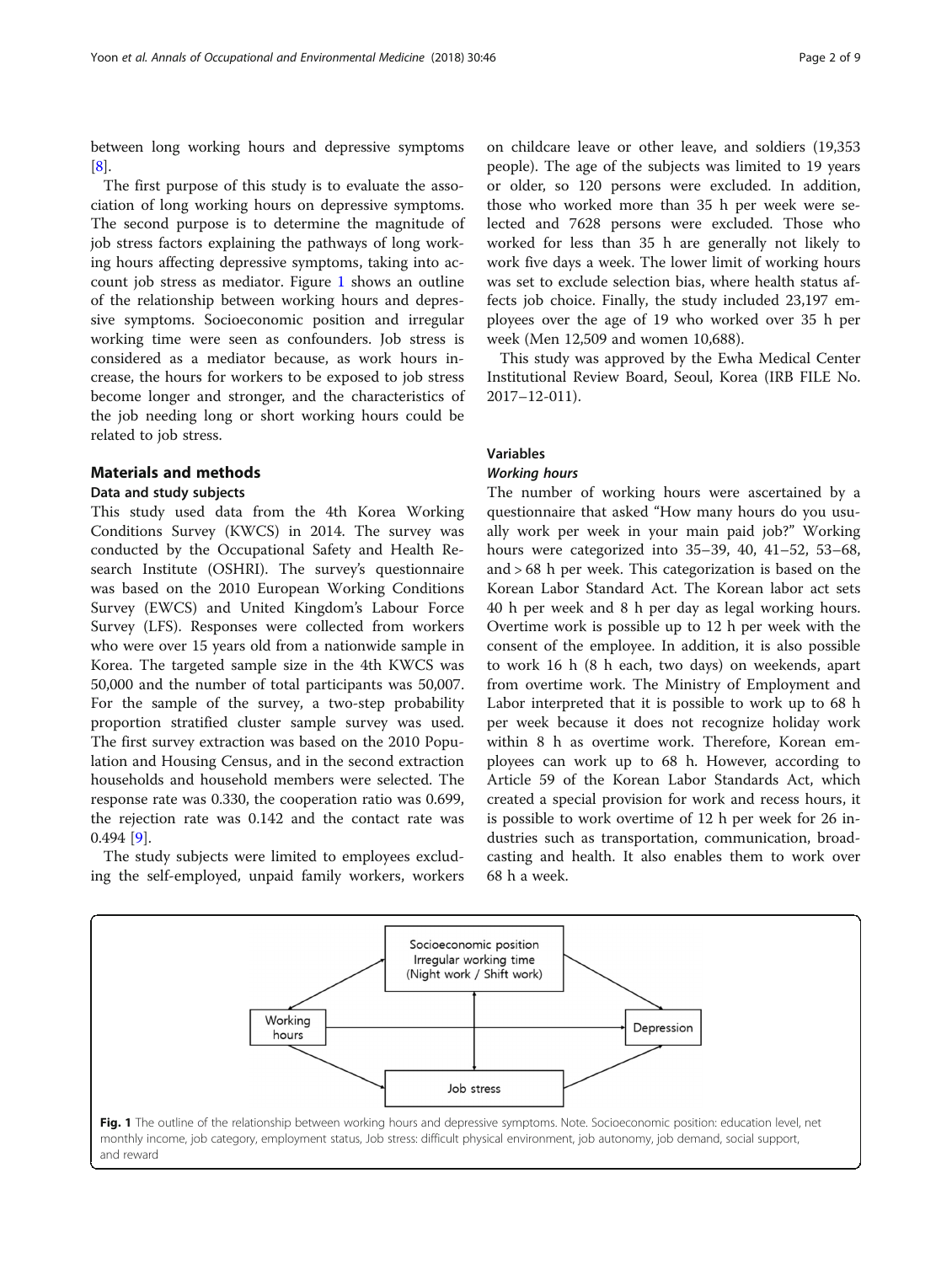We define irregular working time as either shift work or night work. Shift work is categorized as yes or no. Night work means working at least two hours a day from 10:00 pm to 05:00 am more than once a month.

#### Depressive symptoms

Depressive symptoms were assessed using the 5-item WHO's Well-Being Index (WHO-5) with a cut-off score of 13(total score 25). It is composed of 5 simple questions concerning emotions over the last two weeks. For instance, "I have felt cheerful and in good spirits." Five questions were answered and scored to the Likert scaling from 0 to 5. A score below 13 indicates poor well-being and that is an indicator for a depression test under ICD-10. WHO-5 is a self-report questionnaire and a useful tool for screening for depression [[10\]](#page-8-0). This scale is valid both for evaluating depression screening tools and for assessing subjective well-being [[11\]](#page-8-0).

#### Potential mediating variables and confounders

The work environment associated with job stress as a potential mediating variable includes variables of difficult physical environment, job autonomy, job demand, social support and reward. The tool for measuring socio-psychological work environment in KWCS was referred to Copenhagen Psychosocial Questionnaire (COPSOQ) II long version and Job Content Questionnaire (JCQ) at Eurofound (2012). The difficult physical environment was determined whether workers were exposed to physical, chemical, or ergonomic hazards by more than half of their working hours. Job autonomy investigated whether employees could choose or change one of the order, method, or speed of work. Job demand was rated 0–100 points as to whether it should work at a fast pace, whether it had a tight deadline, had enough time, and what was expected of workers. The higher the score, the higher the job demand. Social support classified as yes, no, and non-applicable for support from colleagues or managers. Reward was determined by how much workers agreed to whether they were well paid for the work.

Socioeconomic position and physical problems were selected as confounders. The socioeconomic position consists of education level (graduated high school or less, college, higher than graduated college), net monthly individual income (< 1 million, 1–1.99 million, 2–2.99 million or over 3 million KRW), job category and employment status (full-time employee, temporary employee or day employee). The employees consist of 10 occupations and their job categories were classified into three groups: white collar (administrator, professional, engineer and semi-professional, office worker), pink collar (service worker, sales worker), and blue collar (agriculture, forestry and fishery industry skilled worker, technical skilled worker and related skilled worker, equipment machinery operator and assembly worker, simple labor worker).

And we also checked on whether, over the last 12 months, the worker suffered from a physical problem (none or more than one). Physical problems include hearing problems, skin problems, backache, muscular pains, headaches, eyestrain, stomach ache, respiratory difficulties, cardiovascular diseases and injuries.

#### Statistical analysis

This study used log-binomial regression to calculate the prevalence ratio in order to identify the association between working hours and depressive symptoms. We calculated the risk of depressive symptoms using the prevalence ratio (PR) instead of the odds ratio, because the incidence of depressive symptoms was as high as 30–60%.

The percentage change in PR was compared with the change in depressive symptoms according to the adjustment of potential mediating factors. Model 1 is the base model and is adjusted for age and gender. Model 2 is of the prevalence ratio adjusted for age, gender, education level, income, job category, employment status, physical problems and organization of working time. Model 2 and additional models were set up to compare the role of each mediating factor. Through the percentage change in PR, we examined whether our hypothesis has explanatory power  $(100 \times [(PR \text{ in the baseline model})])$ (Model 2)) – (PR in the model adjusted for potential mediating variables)]/[(PR in the baseline model (Model 2))– 1]). All analyses were performed by using SAS statistical software (version 9.4, SAS institute, Cary, North Carolina, USA).

#### Results

Table [1](#page-3-0) shows the general characteristics of the study subjects. 45.3% of the total subjects worked 40 h per week. The proportions of workers who worked respectively 41–52, 53–68, > 68, and 35–39 h per week were 31.5, 15.7, 4.8, 2.8%. In men, the percentage of working over 68 h was more than twice that of women. The lower the level of education, the higher the rate of working over 53 h. In the occupation category, the proportion of pink and blue collar jobs over 53 h was higher than that of white collar jobs. Except for 40 h, the proportion of respondents who had physical problems was higher in the other working hours. 15.8% of the workers worked in irregular working time including shift work and night work. Among them, the rate of the irregular working group whose working time exceeds 68 h is 50.7%.

Table [2](#page-4-0) shows a distribution of job stress by working hours. As for the factors of job stress, the number of people working in a difficult physical environment exceeded 63%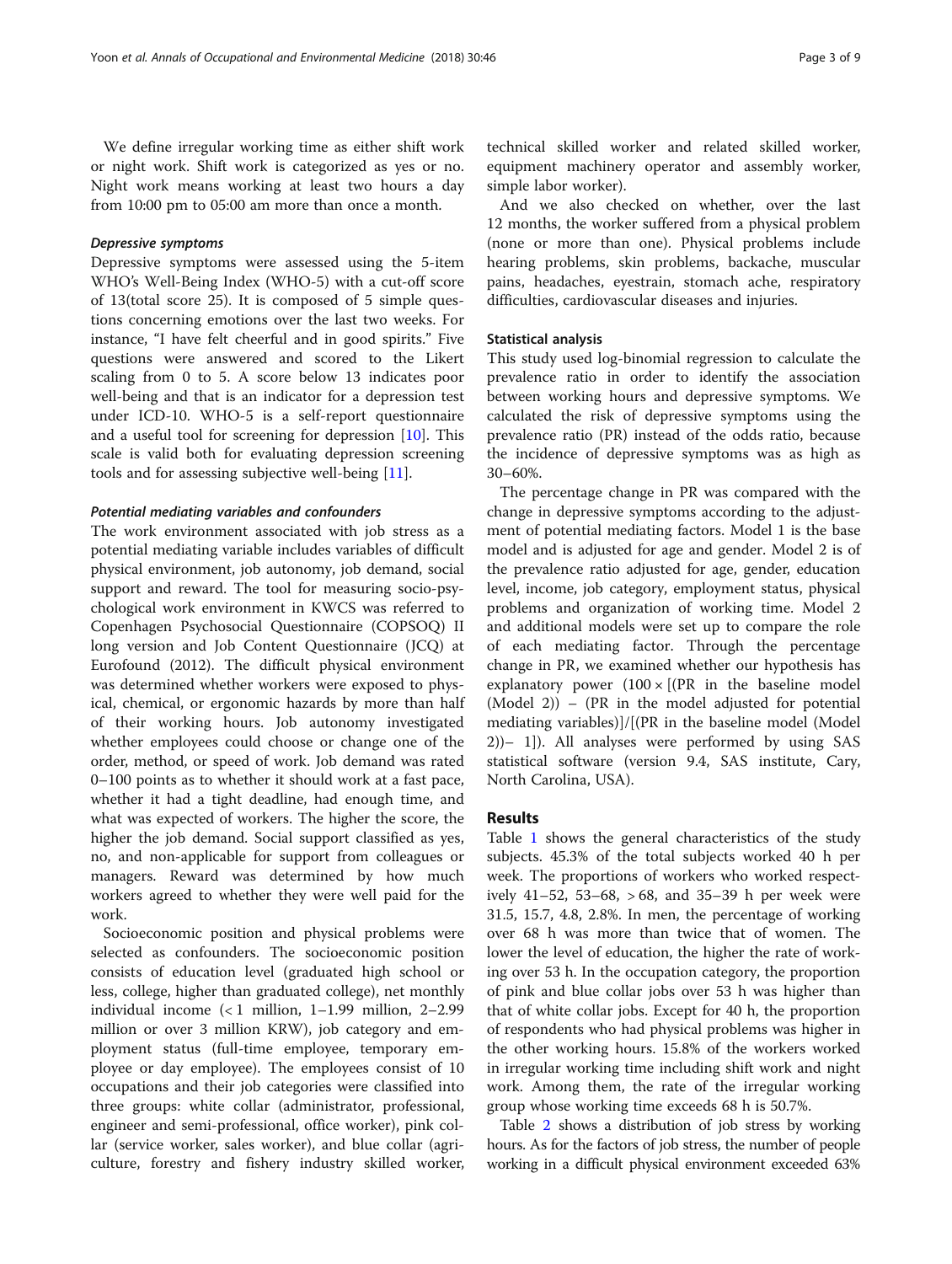### <span id="page-3-0"></span>Table 1 General characteristics of study subjects N(%)

|                               | Working hours  |            |               |             |             |            |
|-------------------------------|----------------|------------|---------------|-------------|-------------|------------|
|                               | Total          | $35 - 39$  | 40            | $41 - 52$   | $53 - 68$   | >68        |
| Total                         | 23,197 (100.0) | 644 (2.8)  | 10,497 (45.3) | 7299 (31.5) | 3653 (15.7) | 1104 (4.8) |
| Gender                        |                |            |               |             |             |            |
| Men                           | 12,509 (53.9)  | 182 (1.5)  | 5524 (44.2)   | 3931 (31.4) | 2105 (16.8) | 767(6.1)   |
| Women                         | 10,688 (46.1)  | 462 (4.3)  | 4973 (46.5)   | 3368 (31.5) | 1548 (14.5) | 337 (3.2)  |
| Age                           |                |            |               |             |             |            |
| $19 - 29$                     | 3025 (13.0)    | 109(3.6)   | 1216 (40.2)   | 1029 (34.0) | 569 (18.8)  | 102(3.4)   |
| $30 - 39$                     | 6357 (27.4)    | 111(1.7)   | 3139 (49.4)   | 2034 (32.0) | 887 (14.0)  | 186 (2.9)  |
| $40 - 49$                     | 7062 (30.4)    | 160(2.3)   | 3394 (48.1)   | 2219 (31.4) | 1058 (15.0) | 231(3.3)   |
| $50 - 59$                     | 4743 (20.4)    | 141(3.0)   | 2095 (44.2)   | 1445 (30.5) | 820 (17.3)  | 242(5.1)   |
| $60 - 69$                     | 1704 (7.3)     | 94 (5.5)   | 553 (32.5)    | 497 (29.2)  | 277 (16.3)  | 283 (16.6) |
| $\geq 70$                     | 306 (1.3)      | 29 (9.5)   | 100(32.7)     | 75 (24.5)   | 42 (13.7)   | 60 (19.6)  |
| Education level               |                |            |               |             |             |            |
| Graduated high school or less | 10,812 (46.6)  | 439 (4.1)  | 3701 (34.2)   | 3465 (32.0) | 2349 (21.7) | 858 (7.9)  |
| College                       | 11,833 (51.0)  | 190 (1.6)  | 6428 (54.3)   | 3716 (31.4) | 1263 (10.7) | 236 (2.0)  |
| Higher than graduated college | 552 (2.4)      | 15(2.7)    | 368 (66.7)    | 118 (21.4)  | 41 (7.4)    | 10(1.8)    |
| Income (million KRW)          |                |            |               |             |             |            |
| $<$ 1                         | 1227(5.3)      | 289 (23.6) | 463 (37.7)    | 307 (25.0)  | 122 (9.9)   | 46(3.7)    |
| $1 - 1.99$                    | 8940 (38.5)    | 210 (2.3)  | 3467 (38.8)   | 2943 (32.9) | 1671 (18.7) | 649 (7.3)  |
| $2 - 2.99$                    | 7091 (30.6)    | 82 (1.2)   | 3221 (45.4)   | 2363 (33.3) | 1161 (16.4) | 264(3.7)   |
| $\geq$ 3                      | 5939 (25.6)    | 63(1.1)    | 3346 (56.3)   | 1686 (28.4) | 699 (11.8)  | 145(2.4)   |
| Job category                  |                |            |               |             |             |            |
| White collar                  | 10,466 (45.1)  | 144(1.4)   | 6438 (61.5)   | 3077 (29.4) | 710 (6.8)   | 97 (0.9)   |
| Pink collar                   | 5735 (24.7)    | 269 (4.7)  | 1668 (29.1)   | 1894 (33.0) | 1506 (26.3) | 398 (6.9)  |
| Blue collar                   | 6996 (30.2)    | 231 (3.3)  | 2391 (34.2)   | 2328 (33.3) | 1437 (20.5) | 609 (8.7)  |
| Employment status             |                |            |               |             |             |            |
| Full-time employee            | 18,860 (81.3)  | 305 (1.6)  | 9024 (47.8)   | 5984 (31.7) | 2801 (14.9) | 746 (4.0)  |
| Temporary employee            | 3229 (13.9)    | 233 (7.2)  | 1107 (34.3)   | 995 (30.8)  | 609 (18.9)  | 285 (8.8)  |
| Day employee                  | 1108 (4.8)     | 106 (9.6)  | 366 (33.0)    | 320 (28.9)  | 243 (21.9)  | 73 (6.6)   |
| Physical problem              |                |            |               |             |             |            |
| Yes                           | 10,836 (46.7)  | 336 (3.1)  | 4314 (39.8)   | 3614 (33.4) | 1961 (18.1) | 611 (5.6)  |
| No                            | 12,361 (53.3)  | 308 (2.5)  | 6183 (50.0)   | 3685 (29.8) | 1692 (13.7) | 493 (4.0)  |
| Irregular working time        |                |            |               |             |             |            |
| Yes                           | 3672 (15.8)    | 98 (15.2)  | 1150 (11.0)   | 1152 (15.8) | 712 (19.5)  | 560 (50.7) |
| No                            | 19,525 (84.2)  | 546 (84.8) | 9347 (89.0)   | 6147 (84.2) | 2941 (80.5) | 544 (49.3) |

Abbreviations: Korean Won, KRW

in the 53 h or more working group. The percentage of respondents who did not have autonomy was higher in the 41–68 h working group. Concerning job demand, we can interpret that the higher the score, the higher the job demand. In the group working more than 41 h, the score was more than 30 points, so the job demand was higher. The social support and adequate reward responses showed a U shape. Both had the lowest percentage of respondents who did not receive social support and adequate rewards in the 40 h working group. In other words, the ratio of social support and adequate reward was highest in the 40 h working group.

Tables [3](#page-5-0) and [4](#page-5-0) show the prevalence of depressive symptoms. The rate of depressive symptoms was 43.0% in the total study subjects, and the average of WHO's well-being index in study subjects was 14.5.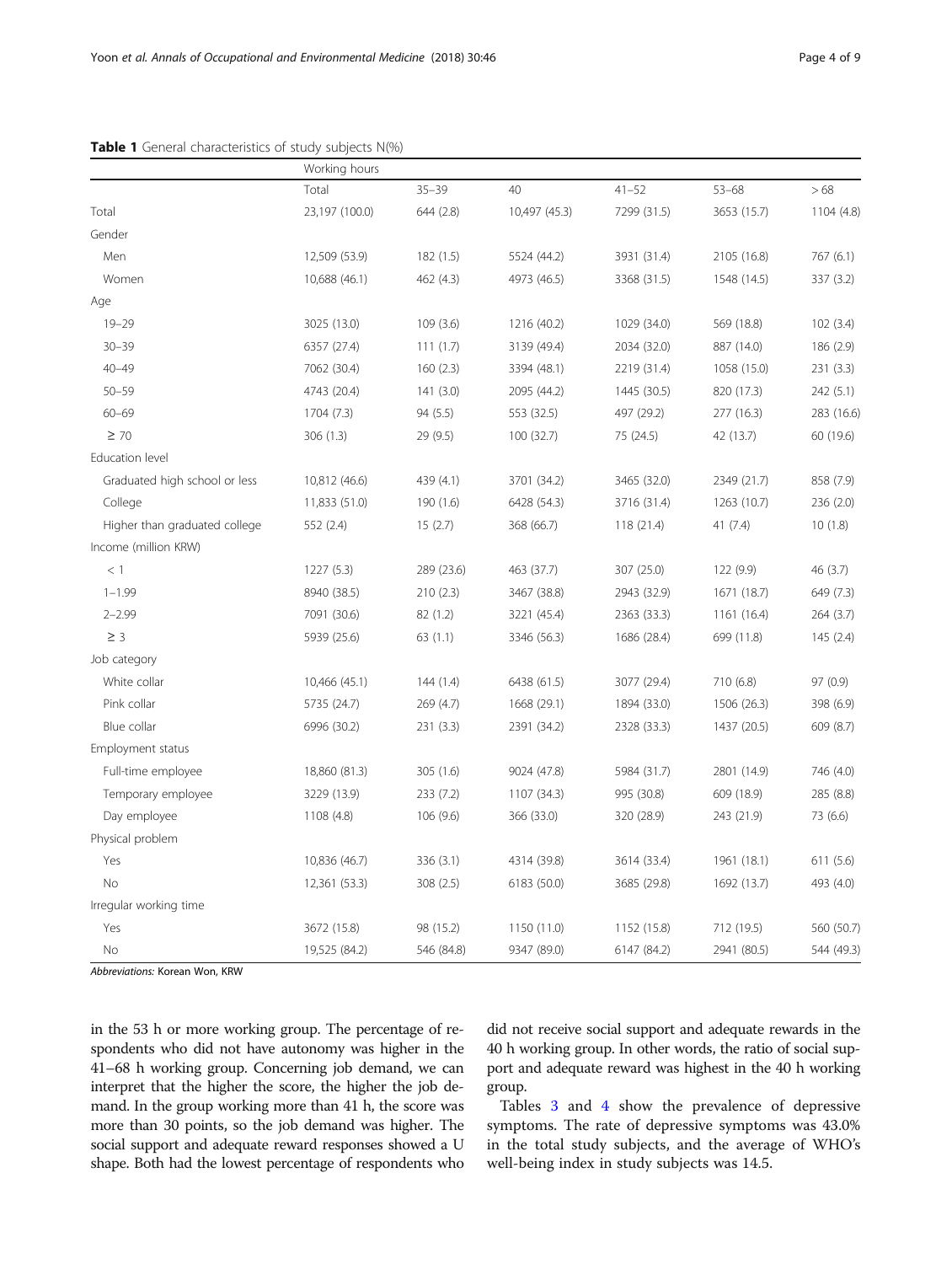|                                | Working hours   |                 |                 |                 |                 |                 |
|--------------------------------|-----------------|-----------------|-----------------|-----------------|-----------------|-----------------|
|                                | Total           | $35 - 39$       | 40              | $41 - 52$       | $53 - 68$       | >68             |
| Total                          | 23,197          | 644(2.8)        | 10,497 (45.3)   | 7299 (31.5)     | 3653 (15.7)     | 1104 (4.8)      |
| Difficult physical environment |                 |                 |                 |                 |                 |                 |
| Yes                            | 11,589 (50.0)   | 347 (53.9)      | 4473 (42.6)     | 3764 (51.6)     | 2307 (63.2)     | 698 (63.2)      |
| No                             | 11,608 (50.0)   | 297 (46.1)      | 6024 (57.4)     | 3535 (48.4)     | 1346 (36.8)     | 406 (36.8)      |
| Job autonomy                   |                 |                 |                 |                 |                 |                 |
| Yes                            | 11,865 (51.1)   | 326 (50.6)      | 5640 (53.7)     | 3608 (49.4)     | 1732 (47.4)     | 559 (50.6)      |
| No                             | 11,332 (48.9)   | 318 (49.4)      | 4857 (46.3)     | 3691 (50.6)     | 1921 (52.6)     | 545 (49.4)      |
| Job demand                     | $29.3 \pm 19.3$ | $29.8 \pm 19.2$ | $27.1 \pm 18.7$ | $30.4 \pm 19.3$ | $32.7 \pm 20.0$ | $31.4 \pm 19.7$ |
| Social support                 |                 |                 |                 |                 |                 |                 |
| Yes                            | 18,672 (80.5)   | 472 (73.3)      | 8944 (85.2)     | 5682 (77.8)     | 2777 (76.0)     | 797 (72.2)      |
| No                             | 4069 (17.5)     | 145 (22.5)      | 1404 (13.4)     | 1489 (20.4)     | 775 (21.2)      | 256 (23.2)      |
| Non-applicable                 | 456 (2.0)       | 27(4.2)         | 149(1.4)        | 128(1.8)        | 101(2.8)        | 51 $(4.6)$      |
| Adequate reward                |                 |                 |                 |                 |                 |                 |
| Agree                          | 8874 (38.3)     | 195 (30.3)      | 4645 (44.3)     | 2606 (35.7)     | 1141 (31.2)     | 287 (26.0)      |
| Neither agree nor disagree     | 9309 (40.1)     | 270 (41.9)      | 3942 (37.6)     | 3059 (41.9)     | 1557 (42.6)     | 481 (43.6)      |
| Disagree                       | 5014 (21.6)     | 179 (27.8)      | 1910 (18.2)     | 1634 (22.4)     | 955 (26.1)      | 336 (30.4)      |

<span id="page-4-0"></span>**Table 2** Working hours organization and job stress  $N(\%)$  or mean  $\pm$  SD

Abbreviations: standard deviation, SD

The prevalence of depressive symptoms was the lowest in the 40 h, with the exception of the 35–39 h group, and the longer working time, the higher the prevalence, so that the U-shaped pattern presented. The prevalence of depressive symptoms was higher in the group working in an irregular working time and a difficult physical environment. The prevalence of depressive symptoms was high when job autonomy was low, there was no social support, and inadequate reward. In the depressed group, the score of job demand was 31.1 points higher than that of the non - depressed group.

Table [5](#page-6-0) shows the prevalence ratios of depressive symptoms compared to 40 working hours per week as a reference. The prevalence of depressive symptoms was significantly higher than that of 40 h per week, 21% at 53–68 h and 14% at over 68 h after adjusted by gender, age, socioeconomic position, physical problems, and irregular working time. Model 3 was adjusted by including all of the job stress factors. The effect size was small, but statistically significant, that 16% at 53–68 h and 8% at over 68 h. In the effects of long working hours on depressive symptoms, job stress explained 20–40% when the working hours exceed 40 h per week. However, when the working hours were less than 39 h per week, job stress was hardly explained.

Table [6](#page-6-0) shows the explanatory power of each of the job stress factors explaining depressive symptoms. Among them, social support explained 10–30% and accounted for the largest portion. Social support in the 35–39 h working group explained 18.8%, and in the 41–

52 h working group explained 32.6%. Reward had the explanatory power of 15–30% in the 53 h or more working group. Depression was explained by 15.3% in the 53–68 h working group and 28.1% in the over 68 h working group. In the group that worked more than 68 h, the reward was the most important job stress factor by explaining almost 30%.

#### **Discussion**

The percentage of depressive symptoms according to working hours showed a U shape, the lowest at 40 h. In the model adjusted for job stress and irregular working time, the 53–68 h group were 1.21 times higher and over 68 h working group were 1.14 times higher for depressive symptoms than the 40 h working group. In the pathway between long hours and depression, job stress explained 20–40%. Social support was 10–30%, which showed high explanatory power in all working hours. In the case of reward, the pathway was explained in the 53–68 and over 68 h working groups as 15.3 and 28.1%, respectively, which accounted for the largest portion.

We showed the long working hours could be an independent risk factor for depressive symptoms in employees. This was consistent with previous studies, but the effect size was smaller. According to a 5-year follow-up study of British civil servants, the odds ratio for major depressive episodes in people who worked more than 11 h per day was 2.43 (95% CI 1.11–5.30) times higher than those who worked  $7-8$  h per day  $[3]$  $[3]$ . In the same study subjects, depressive symptoms were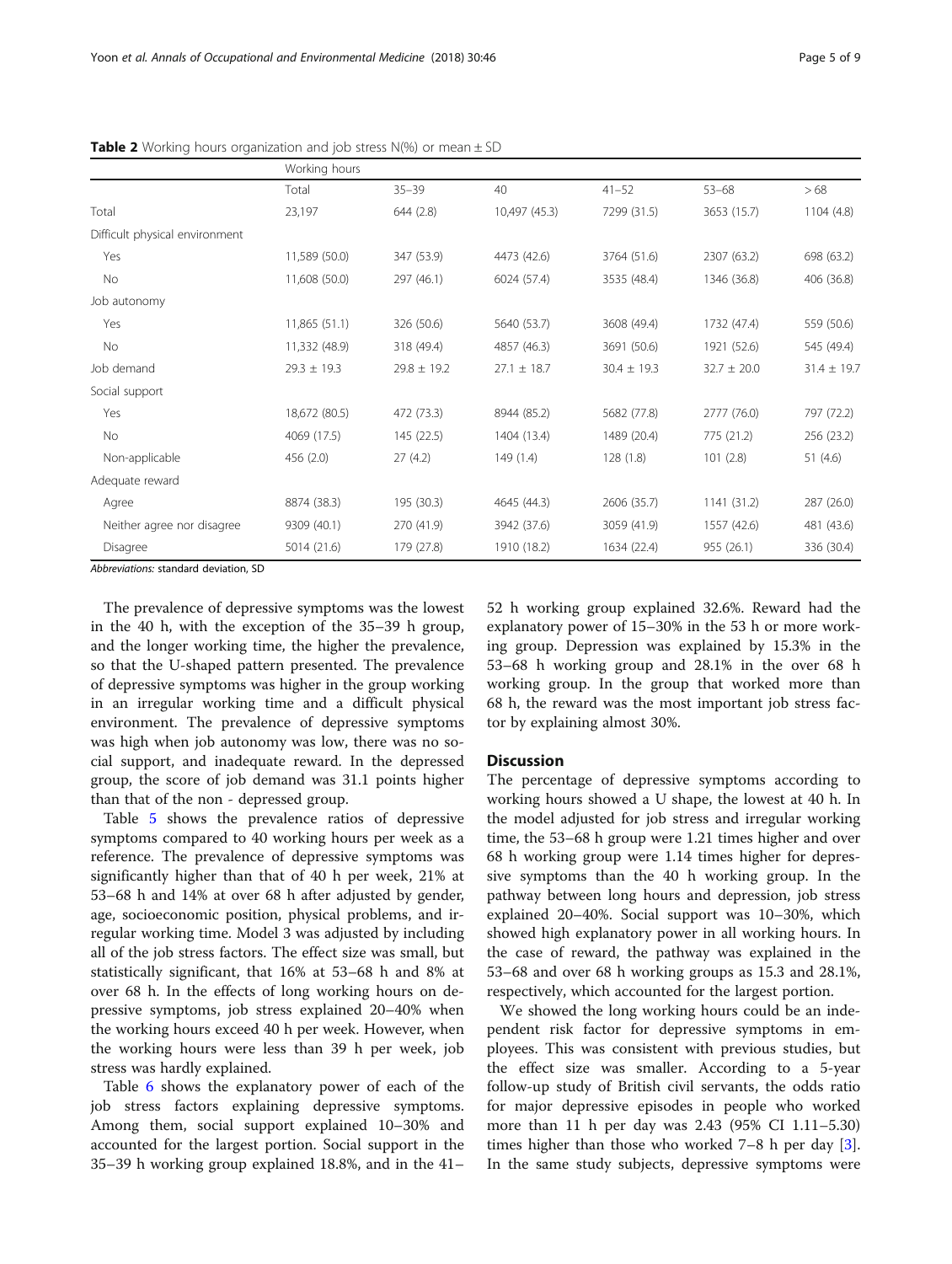|                                  | No. of total<br>subjects | No. of subjects<br>with depressive<br>symptoms | $\%$ |
|----------------------------------|--------------------------|------------------------------------------------|------|
| Total                            | 23,197                   | 9977                                           | 43.0 |
| Gender                           |                          |                                                |      |
| Men                              | 12,509                   | 5349                                           | 42.8 |
| Women                            | 10,688                   | 4628                                           | 43.3 |
| Age                              |                          |                                                |      |
| $19 - 29$                        | 3025                     | 1160                                           | 38.3 |
| $30 - 39$                        | 6357                     | 2447                                           | 38.5 |
| $40 - 49$                        | 7062                     | 3049                                           | 43.2 |
| $50 - 59$                        | 4743                     | 2233                                           | 47.1 |
| $60 - 69$                        | 1704                     | 912                                            | 53.5 |
| $\geq 70$                        | 306                      | 176                                            | 57.5 |
| Education level                  |                          |                                                |      |
| Graduated high school<br>or less | 10,812                   | 5387                                           | 49.8 |
| College                          | 11,833                   | 4415                                           | 37.3 |
| Higher than graduated<br>college | 552                      | 175                                            | 31.7 |
| Income (KRW)                     |                          |                                                |      |
| < 100                            | 1227                     | 652                                            | 53.1 |
| 100-199                          | 8940                     | 4255                                           | 47.6 |
| 200-299                          | 7091                     | 2894                                           | 40.8 |
| $\geq 300$                       | 5939                     | 2176                                           | 36.6 |
| Job category                     |                          |                                                |      |
| White collar                     | 10,466                   | 3739                                           | 35.7 |
| Pink collar                      | 5735                     | 2576                                           | 44.9 |
| Blue collar                      | 6996                     | 3662                                           | 52.3 |
| Employment status                |                          |                                                |      |
| Full-time employee               | 18,860                   | 7735                                           | 41.0 |
| Temporary employee               | 3229                     | 1605                                           | 49.7 |
| Day employee                     | 1108                     | 637                                            | 57.5 |
| Physical problem                 |                          |                                                |      |
| Yes                              | 10,836                   | 5328                                           | 49.2 |
| No                               | 12,361                   | 4649                                           | 37.6 |
| Irregular working time           |                          |                                                |      |
| Yes                              | 3672                     | 1798                                           | 49.0 |
| No                               | 19,525                   | 8179                                           | 41.9 |

<span id="page-5-0"></span>Table 3 Prevalence of depressive symptoms by general characteristics

Abbreviations: Korean Won, KRW

1.66 times (95% CI 1.06–2.61) and anxiety symptoms were 1.74 times (1.15–2.61) higher than those of people who worked more than 55 h a week compared to 35– 40 h a week [\[4](#page-8-0)]. According to the longitudinal cohort surveyed over the 12 year period from 2001 to 2012, those working 49–59 h (− 0.52, 95% CI -0.74 to − 0.29,

|                                | No. of total<br>subjects | No. of subjects<br>with depressive<br>symptoms | %    |
|--------------------------------|--------------------------|------------------------------------------------|------|
| Total                          | 23,197                   | 9977                                           | 43.0 |
| Working hours                  |                          |                                                |      |
| $35 - 39$                      | 644                      | 311                                            | 48.3 |
| 40                             | 10,497                   | 3981                                           | 37.9 |
| $41 - 52$                      | 7299                     | 3168                                           | 43.4 |
| $53 - 68$                      | 3653                     | 1918                                           | 52.5 |
| >68                            | 1104                     | 599                                            | 54.3 |
| Difficult physical environment |                          |                                                |      |
| Yes                            | 11,589                   | 5355                                           | 46.2 |
| No                             | 11,608                   | 4622                                           | 39.8 |
| Job autonomy                   |                          |                                                |      |
| Yes                            | 11,865                   | 4870                                           | 41.0 |
| No                             | 11,332                   | 5107                                           | 45.1 |
| Job demand (mean $\pm$ SD)     | $29.3 \pm 19.3$          | $31.1 \pm 19.3$                                |      |
| Social support                 | 19.3                     | 19.3                                           |      |
| Yes                            | 18,672                   | 7422                                           | 39.7 |
| <b>No</b>                      | 4069                     | 2320                                           | 57.0 |
| Non-applicable                 | 456                      | 235                                            | 51.5 |
| Adequate reward                |                          |                                                |      |
| Agree                          | 8874                     | 2796                                           | 31.5 |
| Neither agree nor disagree     | 9309                     | 4338                                           | 46.6 |
| Disagree                       | 5014                     | 2843                                           | 56.7 |

Table 4 Prevalence of depressive symptoms by working hours

and job stress

Abbreviations: standard deviation, SD

p < 0.001) and 60 h or more (− 0.47, 95% CI -0.77 to − 0.16,  $p = 0.003$ ) had worse mental health than when they were working 35–40 h/week [\[12](#page-8-0)].

The effect size between work hours and depression in Korean studies varied from study to study but associations were observed. According to a study of 4662 full-time employees using K-NHANES IV (2007–2009), the depressive symptoms were 1.62 higher at ≥60 h per week than in those who worked < 52 h per week. (95% CI 1.20–2.18) [[13](#page-8-0)]. In this study, depressive symptoms were measured by questioning whether they had depressive symptoms for more than 2 weeks last year. In addition, in a longitudinal study of 2733 full-time employees for 2010–2013, the odd of depressive symptoms (CES-D) were 1.57(95% CI 1.05 to 2.34) at > 68 h working group compared to  $35-40$  h [\[14](#page-8-0)]. In the study of 993 Korean manufacturing workers using WHO-5 tools, the odds ratio increased in possible depression group ( $\leq$  28 points, OR 2.39 and 4.16) as working hours increased to 53–60, and 60 h, respectively [[15](#page-8-0)].

The effect size of our study was smaller than other studies because of the different measurement tools,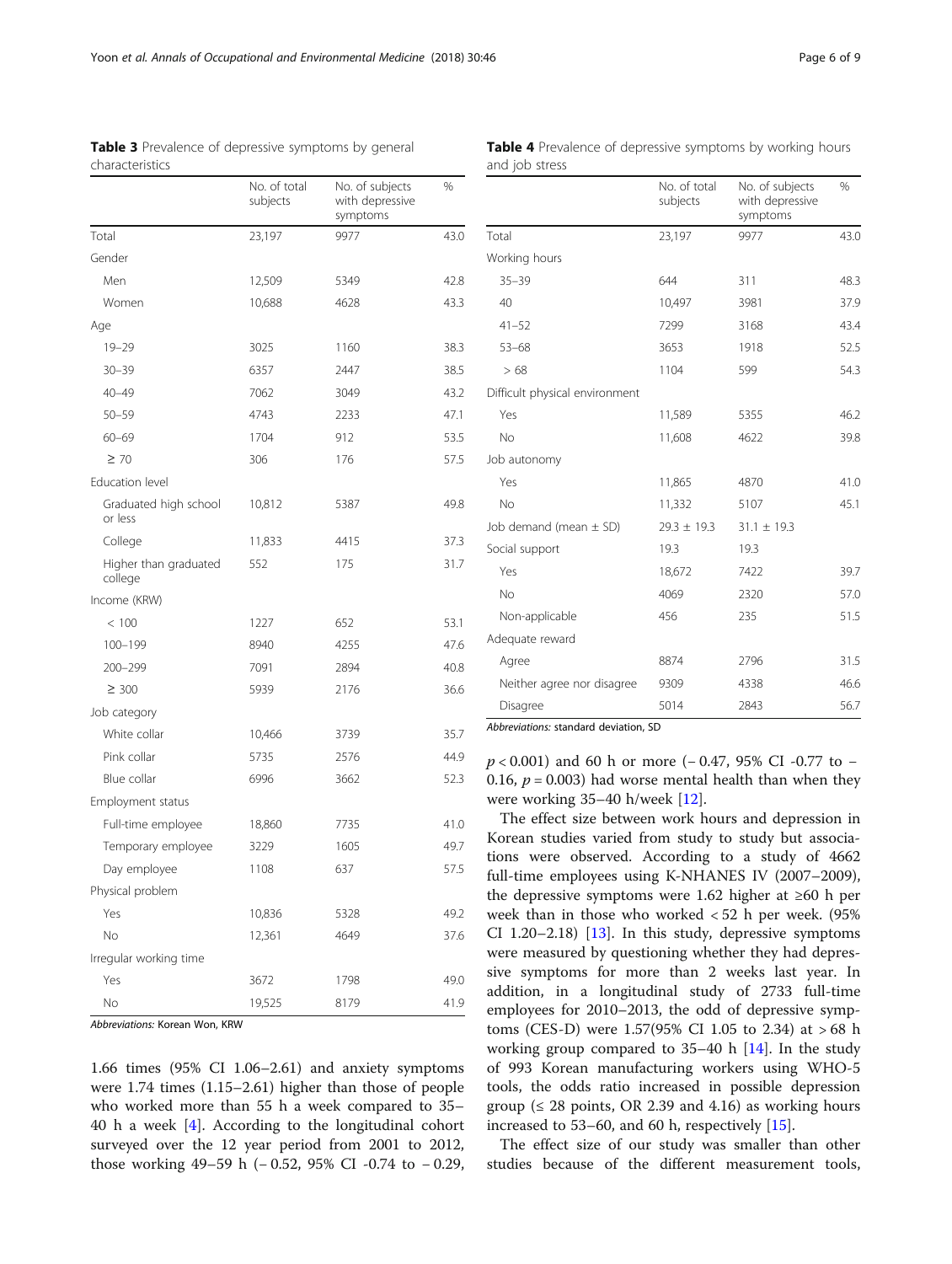Model 1: adjusted for age, gender

Model 2: adjusted for age, gender, education, income, physical problems, job category, employment status, working hours organization

Model 3: Model 2 + adjusted for job stress

PR change: percentage change in prevalence ratio = 100\*((PR in baseline model (Model2)) – (PR in model adjusted for risk factor))/(PR in baseline model (Model2)) – 1)

Abbreviations: prevalence ratio, PR; confidence interval, CI

working hours category criteria and study subjects. We used WHO-5 to assess depressive symptoms. Compared with the DSM-IV used as the gold standard for major depression diagnosis, the WHO-5 cut-off score was restrictively equal to  $\leq$ 28 (converted to 100 points) [[16](#page-8-0)]. In our study, the cut-off score of the prevalence of depressive symptoms was 13 points (52 points converted to 100 points) as a screening tool for depression [\[17](#page-8-0)]. Although this could lower specificity, we used this criterion because our study tried to focus on psychosocial wellbeing, not strictly on major depression diagnosis.

Table 6 The explanatory power of job stress factors explaining depressive symptoms

| PR change<br>(% ) | Difficult physical<br>environment | Job<br>autonomy | Job<br>demand | Social<br>support | Reward |
|-------------------|-----------------------------------|-----------------|---------------|-------------------|--------|
| $35 - 39h$        | $-0.9$                            | 3.2             | $-3.2$        | 18.8              | $-8.5$ |
| 40h               |                                   |                 |               |                   |        |
| $41 - 52h$        | 0.3                               | 4.8             | 6.1           | 32.6              | 11.3   |
| $53 - 68$ h       | 0.6                               | 1.6             | 27            | 11.1              | 15.3   |
| $>68$ h           | $-1.1$                            | 1.8             | $-0.8$        | 15.2              | 28.1   |

Abbreviations: prevalence ratio, PR

Relatively low specificity may cause non-differential misclassification and the informational bias, and the bias may dilute the prevalence ratio, which may have reduced the effect size.

Other studies have applied different criteria of working hours when exploring the association between working hours and health. In Korea, there have been studies classified according to the Korean Labor Standards Act (53–68 h, over 68 h) and the Industrial Accident Compensation Insurance Act for cardiovascular and cerebrovascular disease (over 60 h) [\[13](#page-8-0), [15](#page-8-0)]. The criteria for defining long working hours in other countries were 11–12 h/day(3–4 h of overtime work) [\[3](#page-8-0)], greater than standard full-time hours(41–48, 49–59, over 60 h) [\[12](#page-8-0)],  $≥40$  h/week (8 h/day) [[2\]](#page-8-0), > 41 h/week [\[18\]](#page-8-0) and ≥ 60 h/ week [[8\]](#page-8-0). The reference working hours used in these studies were 7–8 h/day [[3,](#page-8-0) [4](#page-8-0)], 35–40 h/week [[12,](#page-8-0) [18](#page-8-0)], 40 h/week [\[2](#page-8-0)], 35–47 h/week [\[15](#page-8-0)], < 52 h/week [\[13](#page-8-0)] and  $<$  60 h/week [\[8](#page-8-0)], which varied from study to study.

Legally permissible working hours vary from country to country, and generally range between 35 and 40 h per week. Many countries are shortening their working hours. Germany is seeking working time reduction (Arbeitszeitverkuerzung) through labor and management agreements, and by using working time account (Arbeitszeitkonto), the employment is stabilized by increasing or decreasing working hours within a certain limit as demand increases or decreases. Thus, the average working time of 35–40 h per week is maintained. France [\[19](#page-8-0)] and Japan [[20\]](#page-8-0) are reducing working hours through the law. France legally sets working hours to 35 h per week and indirectly adjusts the working hours flexibly through labor-management agreements [\[21](#page-8-0)]. Unlike other countries, Korea does not set working hours through labor-management negotiations. Those who work less than 40 h in Korea are always considered to be part-time workers [[22](#page-8-0)], so they will probably have fewer benefits than standard 40 h workers [[23](#page-8-0)].

Based on these references, we categorized working hours into 35–39, 40, 41–52, 53–68, and > 68 h per week. The 40 h working group accounted for 45.3%, the largest proportion of the total subjects. However, considering Korea's organizational culture, 40 h working time could be just a character in his/her employment contract, regardless of the actual working hours. This could cause differential misclassification and the information bias, which would have affected the effect size to be smaller.

Job stress is a risk factor of mental health including depression and anxiety [\[7\]](#page-8-0). In a study conducted using the Karasek's job demand-control-support model, high job demands, low control, and low support were associated with depression and anxiety, respectively [[24\]](#page-8-0). In the study of 240 workers at US public hospitals, social support at work was inversely related to depression, and

<span id="page-6-0"></span>

Table 5 The explanatory power of job stress explaining the

| association between working hours and depressive symptoms |      |                 |               |  |
|-----------------------------------------------------------|------|-----------------|---------------|--|
|                                                           | PR   | (95% CI)        | PR change (%) |  |
| Model 1                                                   |      |                 |               |  |
| 35-39 h                                                   | 1.25 | $(1.15 - 1.35)$ |               |  |
| 40h                                                       | 1    |                 |               |  |
| $41 - 52$ h                                               | 1.13 | $(1.09 - 1.17)$ |               |  |
| $53 - 68$ h                                               | 1.37 | $(1.33 - 1.42)$ |               |  |
| $>68$ h                                                   | 1.33 | $(1.25 - 1.40)$ |               |  |
| Model 2                                                   |      |                 |               |  |
| 35-39 h                                                   | 1.09 | $(1.01 - 1.18)$ |               |  |
| 40 h                                                      | 1    |                 |               |  |
| $41 - 52h$                                                | 1.06 | $(1.03 - 1.10)$ |               |  |
| $53 - 68$ h                                               | 1.21 | $(1.16 - 1.25)$ |               |  |
| $>68$ h                                                   | 1.14 | $(1.07 - 1.21)$ |               |  |
| Model 3                                                   |      |                 |               |  |
| $35 - 39h$                                                | 1.09 | $(1.01 - 1.18)$ | 0.0           |  |
| 40 h                                                      | 1    |                 |               |  |
| $41 - 52 h$                                               | 1.04 | $(1.00 - 1.07)$ | 41.0          |  |
| $53 - 68$ h                                               | 1.16 | $(1.12 - 1.20)$ | 23.6          |  |
| $>68$ h                                                   | 1.08 | $(1.02 - 1.14)$ | 40.9          |  |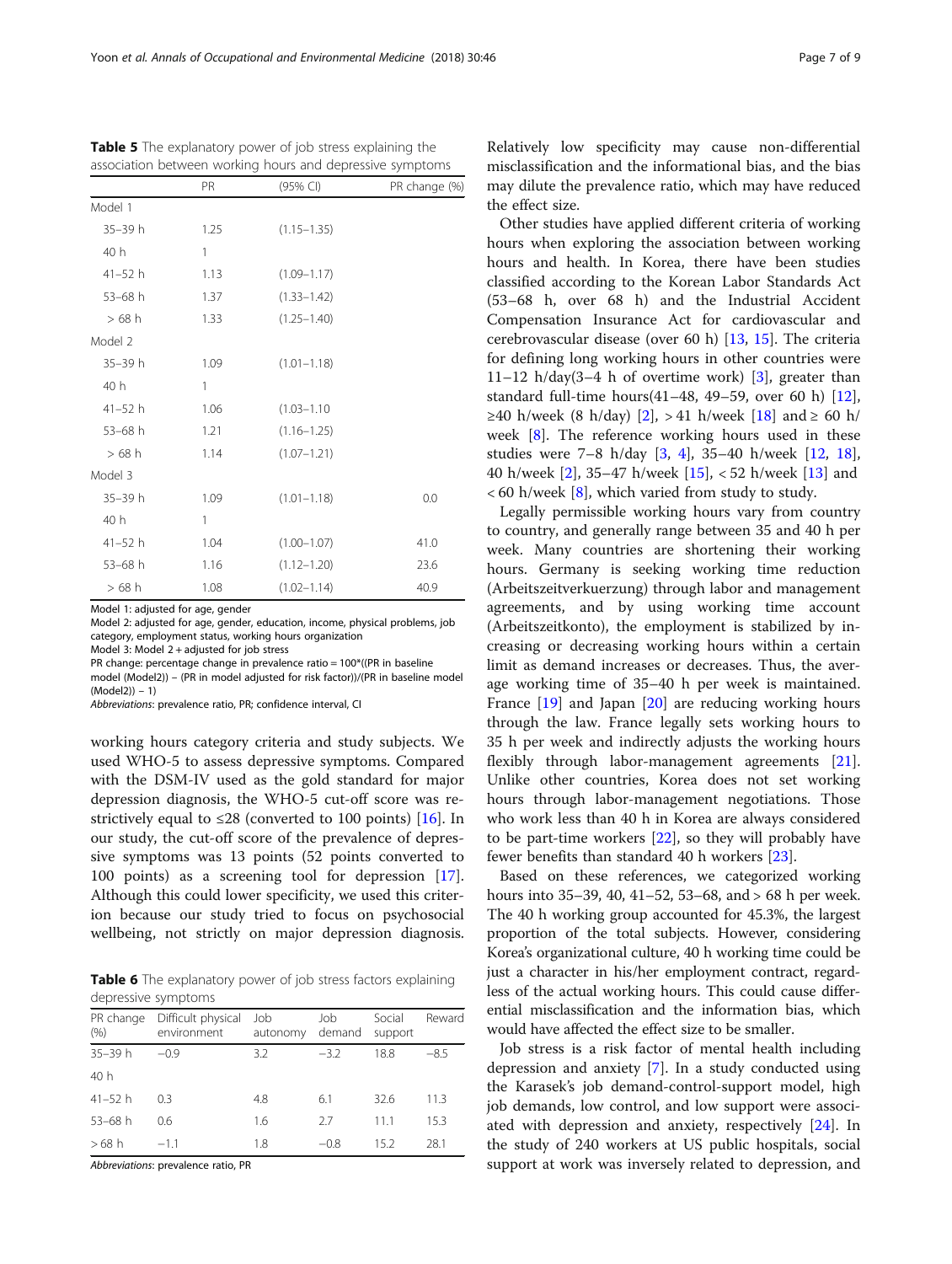the greater the social support, the lower the depressive symptoms (standardized coefficient 0.30) [\[25](#page-8-0)]. Social support was the most important factor in depression compared to other job stress factors, and our study also had high explanatory power in all working hours. The percentage of depressed symptom respondents was the lowest at 40 working hours (13.4%), and when working hours increased or decreased from the appropriate working hour, the percentage increased to finally showed the U shape. Those who worked 35–39 h were more in temporary and day employment than full-time employment. In a temporary or day employee, complex employment relationships may have resulted in job instability, lack of social support, and inadequate rewards. In Korean workplaces, regionalism and collectivistic work culture act as stress factors. Social support can be a buffer for job stress. However, there are also studies that the supervisors' social support serves as a stress factor rather than a buffer [[26\]](#page-8-0).

In our study, the long working hours group had low satisfaction of reward and high depressive symptoms. The effort-reward imbalance model explains that there must be adequate compensation for effort. Given low reward despite high effort, the balance of the contract is broken and a strong stress response is triggered [\[27](#page-8-0)]. These stress responses can be larger in groups with long working hours. According to 12 prospective studies, depression increased about 1.8 times when exposed to high demand and low control or when subjects exerted high effort with low reward in the workplace [[28](#page-8-0)]. According to the 17th labor and income panel study in Korea, the hourly wages of groups working 36–50 h and working more than 50 h per week were 14,000 KRW and 10,000 KRW, respectively. Wage per hour was lower in groups with long working hours [\[29](#page-8-0)]. People who work long hours in Korea have low wages per hour, so reward may be inadequate, which may cause depressive symptoms.

The strength of this study is to identify subareas of job stress that have a significant impact on depression symptoms. And we have identified by working hour groups which job stress factors explain much of depressive symptoms. Although there are other studies investigating the relationship between depressive symptoms and job stress and the relationship between depressive symptoms and working hours, few studies have investigated the three relationships at once. This study contains various confounding variables. Based on previous studies, we have adjusted for shift work, night work, income, employment status and physical problem which are found to be related to long working hours and negative emotional states. The study was not limited to a specific occupational group but was conducted as a large-scale sample representative of Korea.

The limitation of this study is that it is a cross-sectional study and therefore it is insufficient to prove causality. Reverse causality between long work hours and depressive symptoms could not be ruled out. Although cross-sectional studies can be used to estimate risk factors for depression, there is a limit to proving the temporal relationship. So it is necessary to conduct a cohort study or case-control study to clarify the causal relationship. Data were collected using self - administered questionnaires. Although a validated questionnaire on job stress and mental health was used, it is likely that it has been overestimated or underestimated because it is a subjective questionnaire. The WHO-5 tool used to assess depressive symptoms in this study can be used to screen for depression, but not for an accurate diagnosis of depression. In addition, workers working less than 39 h per week suffered more depressive symptoms than workers who worked 40 h. This may involve selection bias, so be careful in interpreting it.

#### Conclusions

It is necessary to ensure adequate working hours for the mental health of workers. In the outline of long working hours affecting depressive symptoms, social support and inadequate reward were important factors affecting amount of job stress. Social support was the main explanatory factor of job stress related to working hours and depressive symptom. Therefore, we can infer that the social support of managers and colleagues in the workplace can play an important role in relieving depressive symptoms. It can help the mental health of workers through the managers' leadership, respect of personalities, dispute resolution, organizational skills, and colleagues' cooperation and support. In workers who work more than 68 h, reward accounted for a considerable portion of depressive symptom. When there was inadequate reward for hours worked, it was a risk factor for depressive symptoms. Therefore, for the mental health of employees, it is necessary to strengthen social support or give appropriate reward according to working hours, and ultimately to work in the suitable hours.

Long working hours can lead to a lack of recovery time, which can lead to depressive symptoms. Later, other factors such as physical and mental recovery need to be considered as the mechanisms of long working hours affecting depressive symptoms.

#### Abbreviations

CI: Confidence Interval; EWCS: European Working Conditions Survey; ICD-10: International Statistical Classification 10th Revision; K-NHANES: Korea National Health and Nutrition Examination Survey; KWCS: Korea Working Conditions Survey; LFS: Labour Force Survey; OECD: Organization for Economic Cooperation and Development; OSHRI: Occupational Safety and Health Research Institute; PR: Prevalence ratio; WHO-5: WHO's Well-Being Index